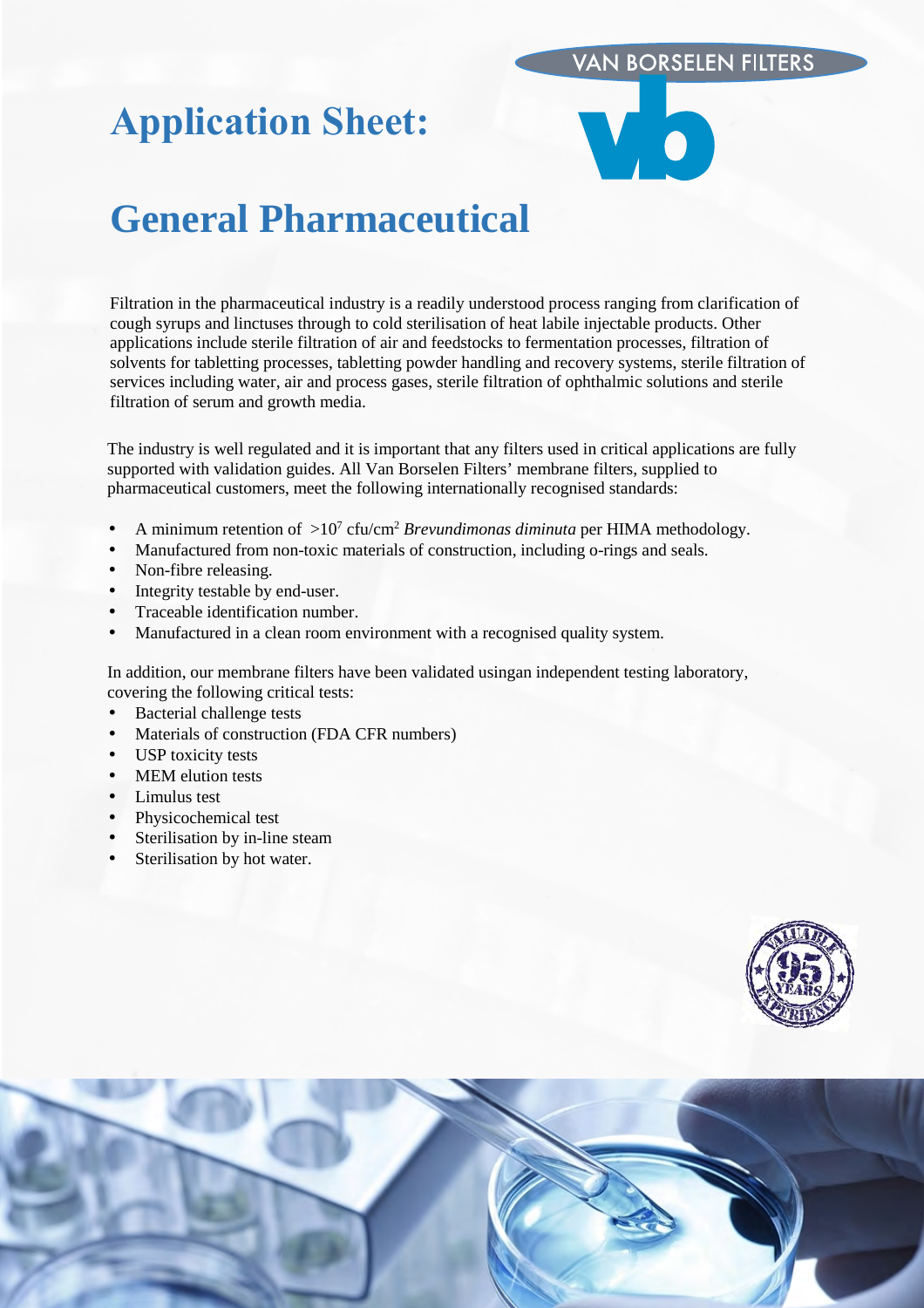# **Product overview**

# **Pre filtration:**

| BorsoPleat-P |  |
|--------------|--|
| BorsoPleat-K |  |
| BorsoPleat-M |  |

## **Stirile filtration:**

| BorsoPES-Aqua       |  |
|---------------------|--|
| BorsoPES-Biological |  |
| <b>BorsoPTFE</b>    |  |
| BorsoNylo           |  |

## **SmallScale Filters:**

| BorsoSC-Bioligical |  |
|--------------------|--|
| BorsoSC-Aqua       |  |
| BorsoSC-PTFE       |  |

- PP Pleated filter PP Depth Pleated filter
- GF Pleated filter

PES Membrane filter - PES Biological Membrane filter ePTFE Membrane filter

Nylon 6.6 Membrane filter

### PES Biological Membrane PES Membrane filter

ePTFE Membrane filter

# **Capsules:**

Capsule filters are pressure tested to guarantee capsule integrity. All filter housing is high grade polypropylene. An integrated Vyon® core gives added security. Operating temperature from 0°C to 50°C (32ºF to 122ºF). 6bar (87psi) operating pressure. Optional filter materials.

# **Bio-SD:**

FILTRODISC™ BIO SD is the first depth filter using the advantages of the alluvial (cake or precoat) filtration technology in a disposable format. Alluvial filtration is a well-established method in pharmaceutical industries.

# **Porous Sintered metal:**

Cups Bushings **Sheets** Dics Tubes

#### **Sanitary filterhousings:**

Finish options: 0.8Ra and 0.4Ra internal polish + Electopolish Connection type options: Tri Clamp, BS4504 Flange PN16, ANSI Flange 150# and more